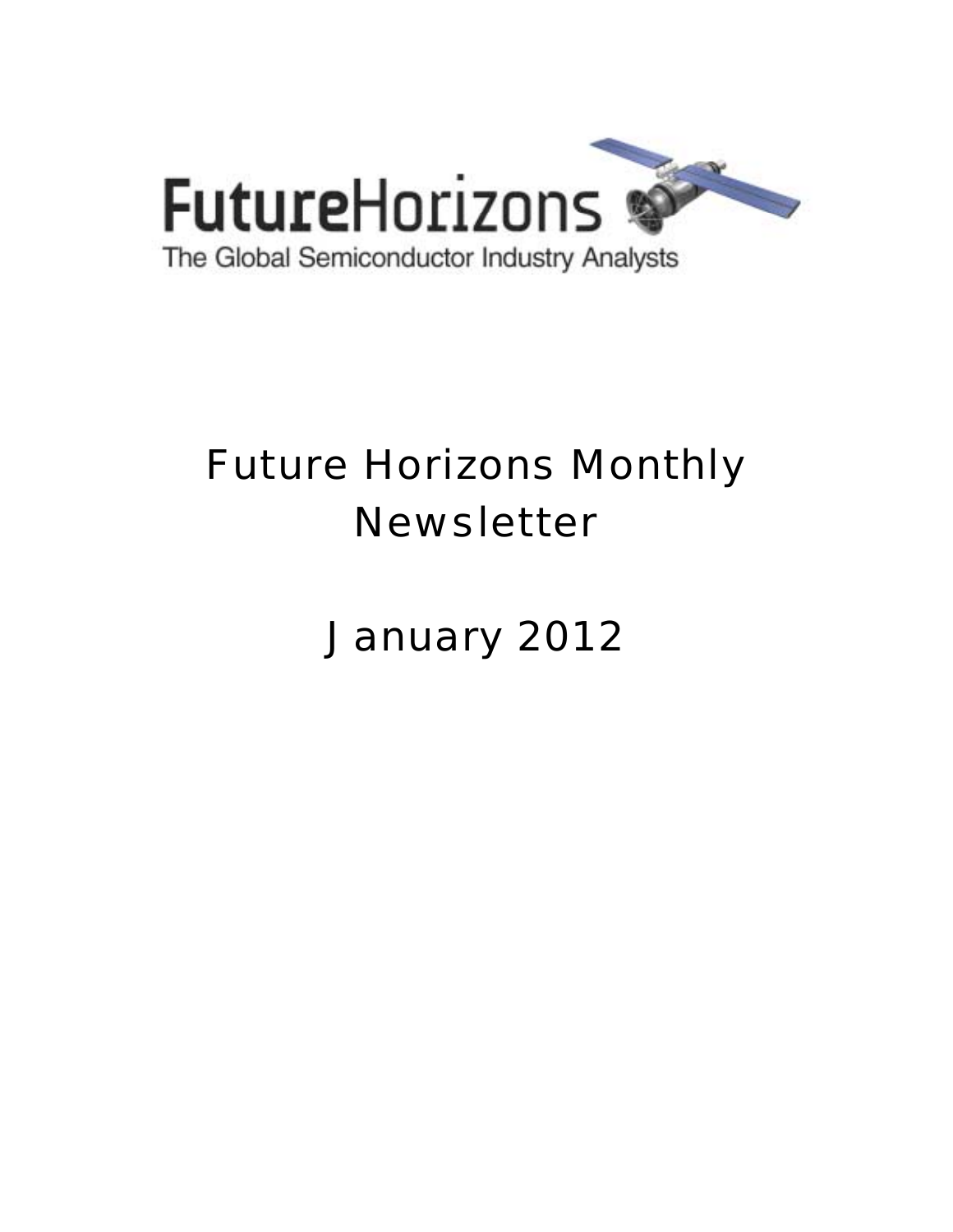# Contents Page

| <b>Industry Overview</b>                     | 3        |
|----------------------------------------------|----------|
| <b>Industry News by Company</b>              | $4 - 8$  |
| <b>Industry News &amp; Trends</b>            | $9 - 10$ |
| <b>East European News &amp; Trends</b>       | 11       |
| <b>World Economic Round Up</b>               | 12       |
| <b>Future Horizons &amp; Industry Events</b> | 13       |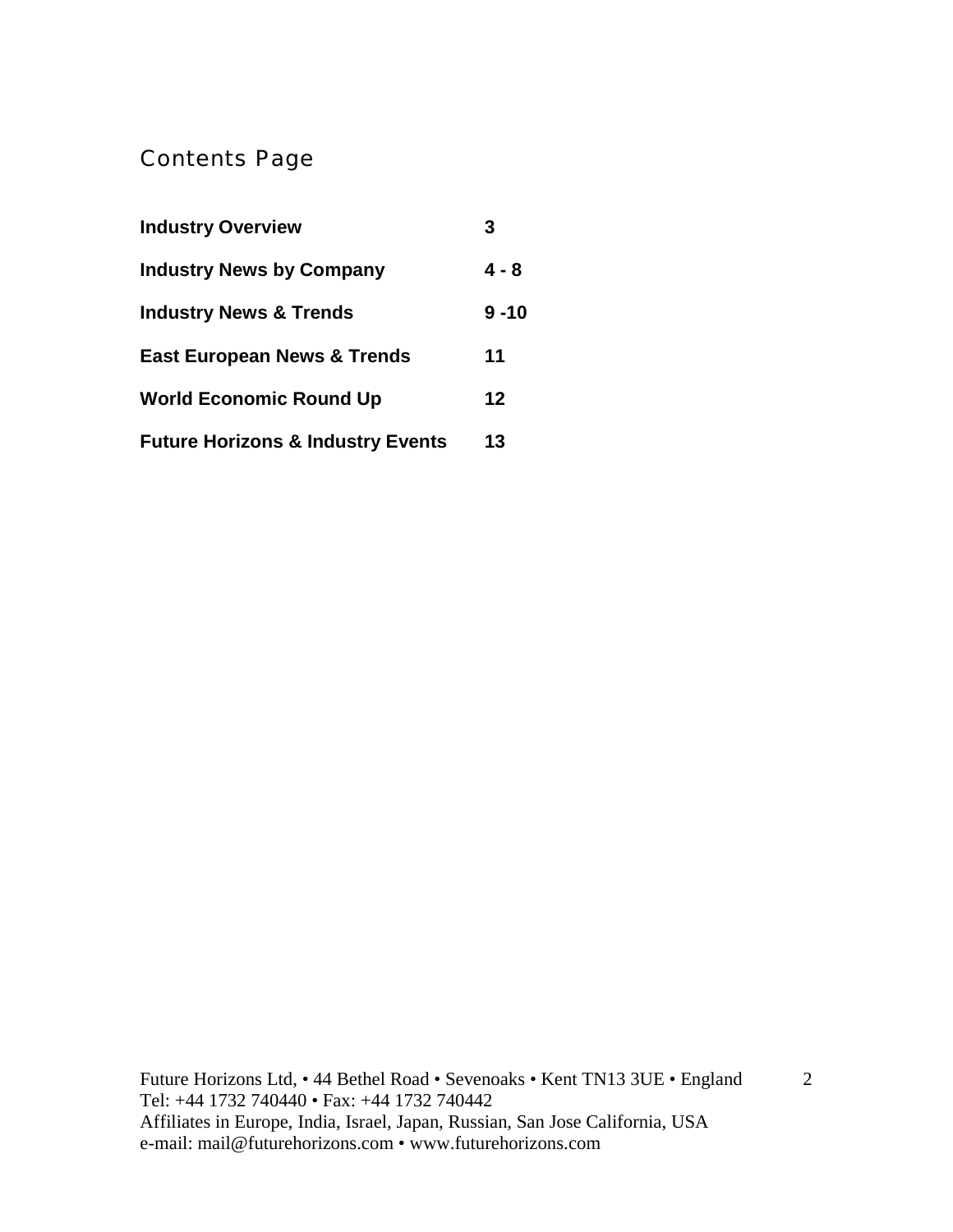#### Industry Overview

October's results were an enigma in that they follower the normal quarterly pattern (units up and ASP down versus) but units were also down versus last year – reflecting the ongoing inventory liquidation, whilst ASPs were up – reflecting the underlying market strength. We believe this is an industry time bomb waiting to explode. Unit shipments equals demand minus inventory reduction; once the inventory has gone overnight unit shipments will flip to demand plus inventory … just as with post Lehman. It will not be able to respond. By Q2-2012 our prediction is shortages and extended lead-times; we have so beautifully set the stage. And with a 3-4 month production cycle, there is nothing anyone can do about it … the bed has been made; time soon to lie on it.

*A full market summary and industry capacity round up can be found each month in our Semiconductor Monthly report.*

Future Horizons Ltd, • 44 Bethel Road • Sevenoaks • Kent TN13 3UE • England Tel: +44 1732 740440 • Fax: +44 1732 740442 Affiliates in Europe, India, Israel, Japan, Russian, San Jose California, USA e-mail: mail@futurehorizons.com • www.futurehorizons.com

3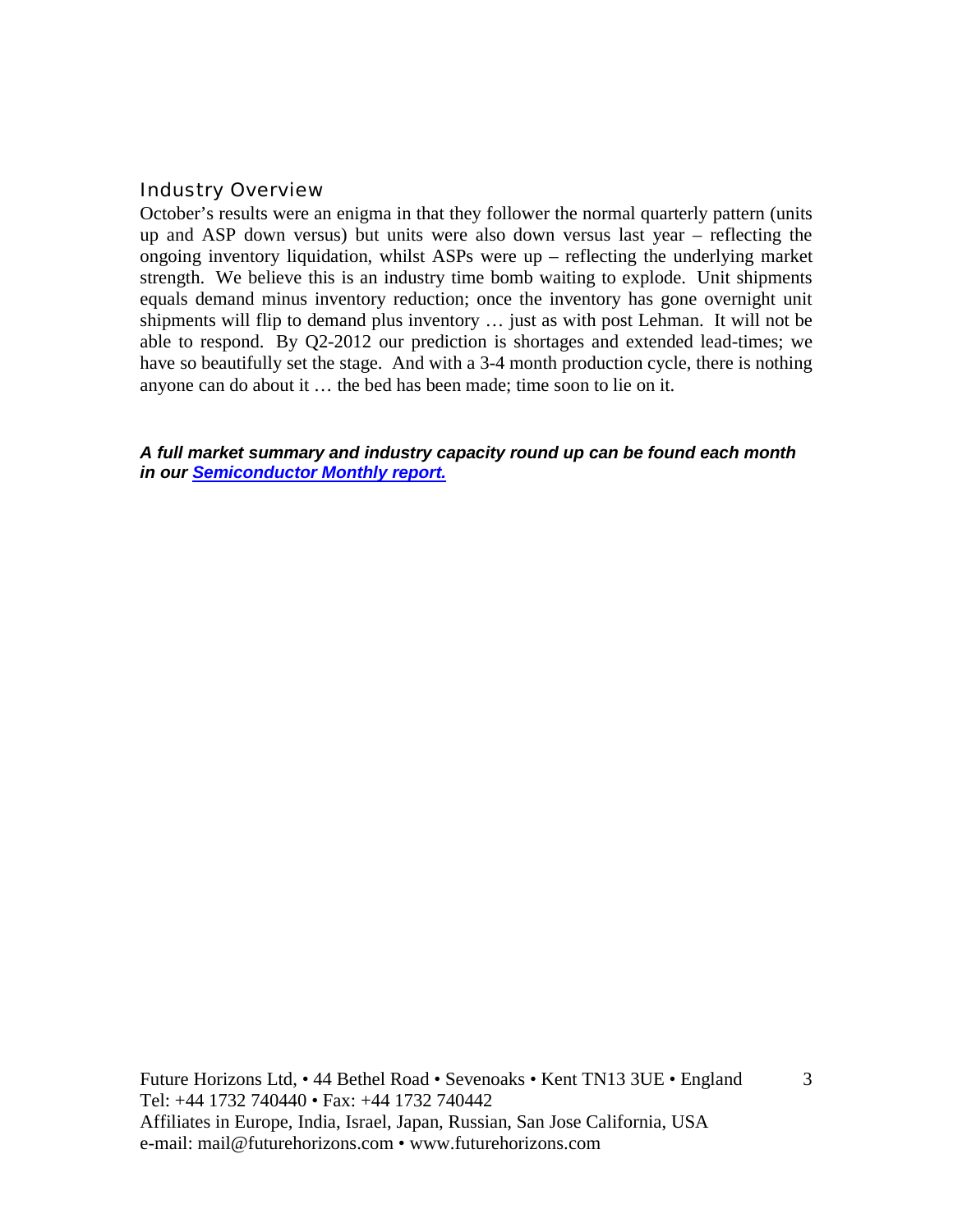# Industry News By Company

## **Altair Semiconductor And Ecrio Partner On Cost Efficient LTE IMS Mobile Device Platform**

CUPERTINO, California and HOD HASHERON, Israel, January 10, 2012 /PRNewswire via COMTEX/ -- Altair Semiconductor ( http://www.altair-semi.com ), a leading developer of ultra-low power, small footprint and high performance 4G LTE chipsets, and Ecrio, the leading provider of All IP Communications Client Software for Next Generation 4G and IMS Networks, today announced the availability of an IP Multimedia Subsystem ("IMS") compliant LTE reference platform based on Altair's FourGee™ LTE chipset and Ecrio's Mobile Communications Client Suite.

A key functionality of signaling and messaging over LTE, IMS is now being used by Mobile Operators in the US to enable commercial LTE services.

## **China Mobile Pays A Price For Being First**

China Mobile (CHL) is the largest cellular operator in the world, with 644 million subscribers and two-thirds of the Chinese mobile market. The state-owned giant's market capitalization of \$196 billion makes it the most valuable telecom company globally.

But in the fastest-growing part of China's cellular industry, China Mobile is much less of a force. Competitors China Unicom (CHU) and China Telecom (CHA) each control about 30 percent of the market for fast 3G connections, which has more than doubled in size since the end of 2010, to about 118 million subscribers at the end of November. China Mobile has 40 percent of the market, but many of its 3G customers use fixed-line handsets instead of mobile phones to access the network, making them less valuable because they don't use data. When it comes to 3G, "only China Unicom and China Telecom are benefiting," says Andy Poon, an analyst with Kim Eng Securities in Hong Kong. China Mobile's stock price was down 1.7 percent in 2011, compared with a 47 percent jump for China Unicom and an 8.6 percent rise for China Telecom. All three declined to comment.

**Freescale Introduces New Kinetis K70 Family With ARM Cortex-M4 Core**

Drives LCD panels at 8-bit QVGA resolution without cost and complexity of adding external program and frame buffer memory

Freescale Semiconductor has introduced an ARM Cortex-M4 core based microcontroller (MCU) family, which the company says is designed for single-chip, graphics LCD applications.

The high-performance Kinetis K70 family targets applications that require a graphics LCD user interface, and advanced connectivity and security functionality, all without the increased cost and power consumption associated with multi-chip designs.

**Freescale Develops Single Chip Solution To Capacitive And Resistive Touch Sensing**

Future Horizons Ltd, • 44 Bethel Road • Sevenoaks • Kent TN13 3UE • England Tel: +44 1732 740440 • Fax: +44 1732 740442

4

Affiliates in Europe, India, Israel, Japan, Russian, San Jose California, USA e-mail: mail@futurehorizons.com • www.futurehorizons.com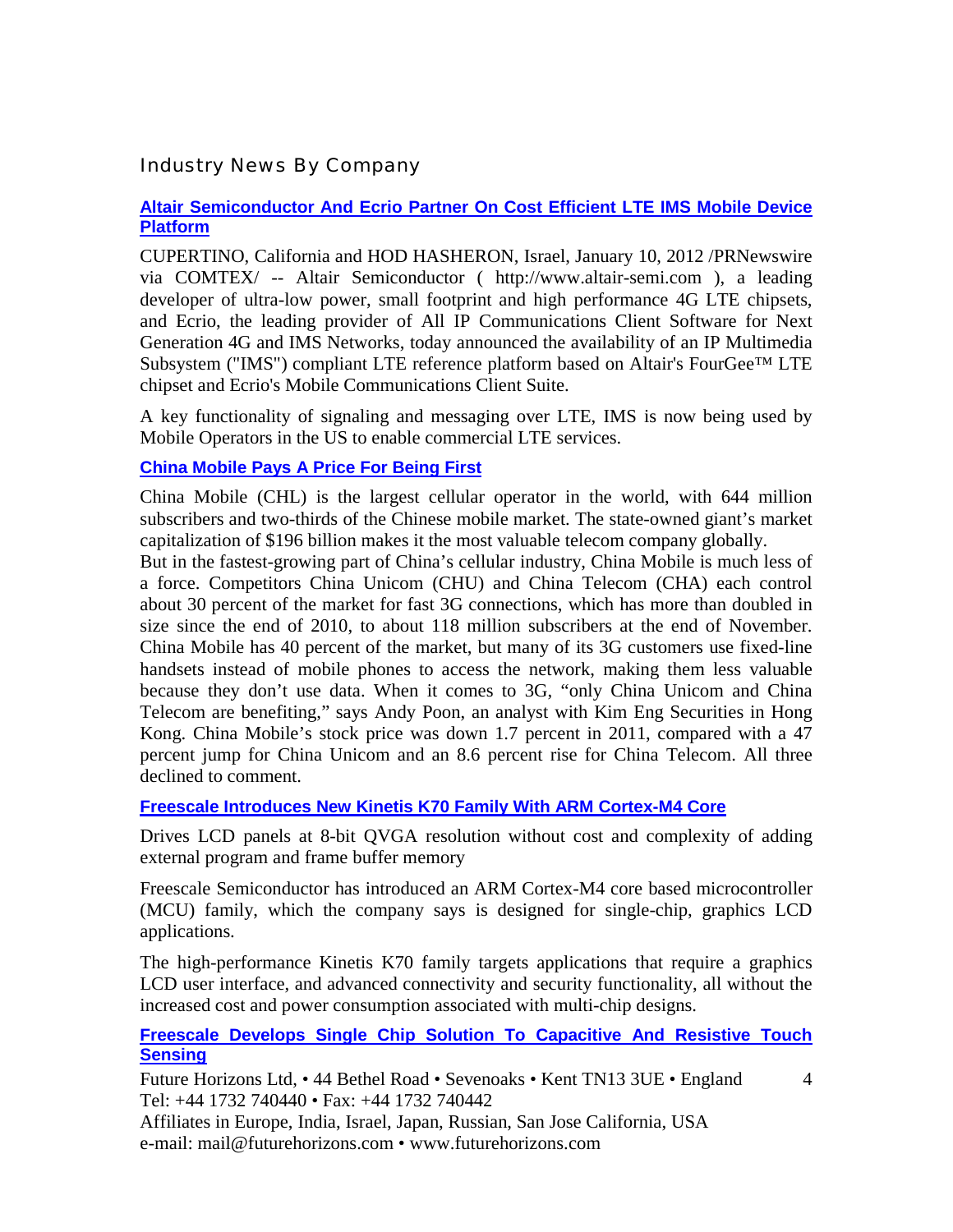An innovative, first-of-its-kind solution, the platform brings together gesture recognition with 5- and 4-wire resistive screen controller technology as well as capacitive touch sensors in a single IC (integrated circuit), making it ideal for applications that require human machine interface, control panels, keyboard replacement, signature capture devices, point of sale terminals and kiosks.

The latest addition to the Ready Play range, the Xtrinsic touch sensing, resistive and capacitive platform enables gesture recognition for resistive screens for situations where capacitive screens are not an option. Since resistive touch screens are a cost effective solution, it can be used to enhance the end-user experience in several applications. It can easily detect gestures such as slide, touch rotate and pinch zoom-in zoom-out. Resistive touch screens can also be used in situations where gloves are warranted due to security, weather or medical reasons.

## **IBM Creates Smallest Memory Using 12 Atoms**

IBM researchers have developed the world's smallest magnetic memory bit using only 12 atoms. "Scientists from IBM have successfully demonstrated the ability to store information in as few as 12 magnetic atoms," the company said.

Currently, it takes about one million atoms to store a single bit of information on a hard disk drive. "The ability to manipulate matter by its most basic components – atom by atom – could lead to the vital understanding necessary to build smaller, faster and more energy-efficient devices."

# **A New Power-Sipping Shake-Up For Mobile Chipmakers**

Intel has been pouring resources into the smartphone arena in an effort to topple lowpower ARM Holdings processors from their dominant position, thus far to limited effect. ARM still reigns supreme, with 95% of the smartphone market using its designs. However, a new chip making technique could pose major challenges to Intel's progress, but might also threaten to upend ARM from its smartphone throne.

#### Crossing the channel

The big idea comes from SuVolta, a semiconductor design start-up that tackles excess chip power consumption. If you've ever scowled in frustration at your suddenly dead cell phone, you know how important power consumption is. This has been ARM's specialty, but Intel's upcoming Ivy Bridge chips should limit power consumption pretty heavily in their own right. However, SuVolta's PowerShrink chip platform and its Deeply Depleted Channel design could blow right past Intel and ARM.

**Intel Merges Divisions To Form 'Mobile' Unit**

In a move to intensify its rivalry with ARM in the smartphone space, Intel is planning to merge its four divisions into one large unit. Despite of being leader in the PC market, the company is still struggling to gain success in the fastest growing smartphone and tablets market.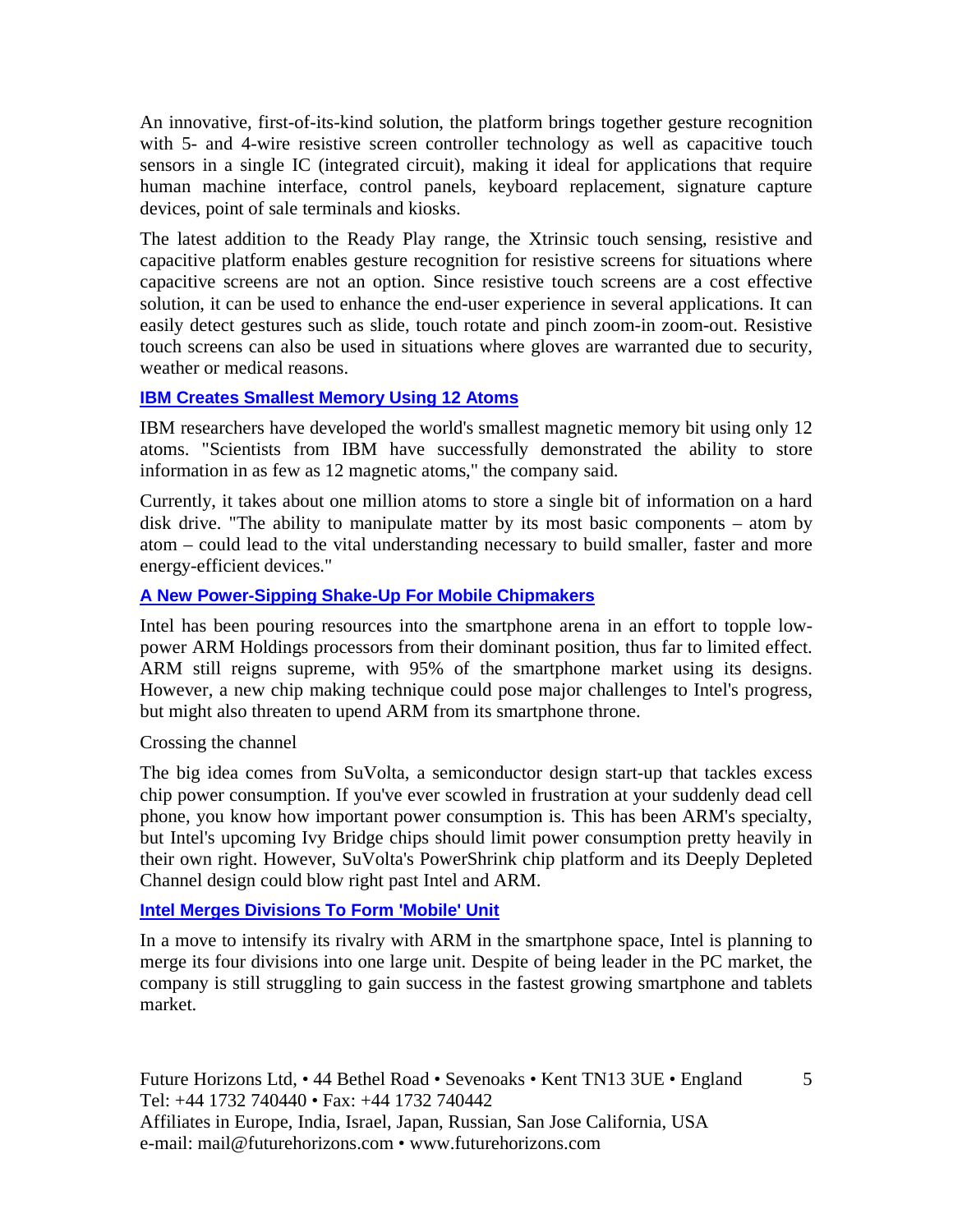Thus, in order to tighten its mobile technology focus, Intel is merging four business units to create a new 'mobile and communications group'. The new group combines Intel's mobile communications, netbook/tablet, mobile wireless and ultra-mobility business units.

# **Intel Backs Plessey, Transfers Tuner Products**

LONDON – U.K. chip maker Plessey Semiconductors Ltd., a once-famous semiconductor name reborn as a management-owned buy-out, has licensed the right to manufacture, sell and support certain products from the digital tuner portfolio of Intel Corp. At the same time Plessey has made a warrant agreement giving Intel's venture capital arm the option to buy an unspecified number of shares in Plessey's holding company.

Derek Rye, group marketing manager at Plessey (Plymouth, England), said that the products include RF tuner ICs and demodulator ICs for satellite, terrestrial and cable televisions and set-top boxes that are implemented in a variety of processes including high-performance bipolar, silicon-germanium and RF CMOS. The products are mature and were originally developed in the consumer electronics business of Zarlink which was acquired by Intel in 2005.

## **Lantiq Announces Industry First VDSL2 Vectoring Chip Enabling Full System-Level Crosstalk Noise Cancellation**

Munich/Neubiberg, Germany – January 9, 2012 – Lantiq, a leading supplier of broadband access and home networking technologies, today announced first customer shipments of its VINAX™ IVE1000 System-Level Vectoring Engine chip. Noise cancellation technologies – standardized in G.vector – eliminate crosstalk, but only system-level vectoring solutions, like the new Lantiq vectoring engine device, more than double data rates and reach to meet operators' next generation needs. Lantiq's new VINAX IVE1000 demonstrates a breakthrough in full system-level vectoring capability, scalability and expandability up to 384 ports, considered to be ideal for delivery of triple-play broadband services, including multiple streams of HD-quality TV, Internet and voice.

**Magnachip Supplies AMOLED Display Driver For Smartphone**

MagnaChip Semiconductor says it will begin supplying display driver ICs to be used in the active matrix OLED display panels for smartphones.

The South Korea-based analogue and mixed-signal semiconductor supplier said the display driver will be used in AMOLED panels that support WVGA (480X800) level resolution and 16M (24bit) colours in Microsoft Windows-based smartphones.

# **Mindspeed Acquires Picochip For \$51.8 Million**

Mindspeed Technologies Inc., a Newport Beach-based tech company that specializes in semiconductor solutions for network applications, has acquired Picochip Limited, a U.K. based supplier of system-on-chip (SOC) for small cell base stations. The agreed purchase price is approximately \$51.8 million, plus up to \$25 million in earnout payments in the first quarter of 2013.

Future Horizons Ltd, • 44 Bethel Road • Sevenoaks • Kent TN13 3UE • England Tel: +44 1732 740440 • Fax: +44 1732 740442 Affiliates in Europe, India, Israel, Japan, Russian, San Jose California, USA e-mail: mail@futurehorizons.com • www.futurehorizons.com

6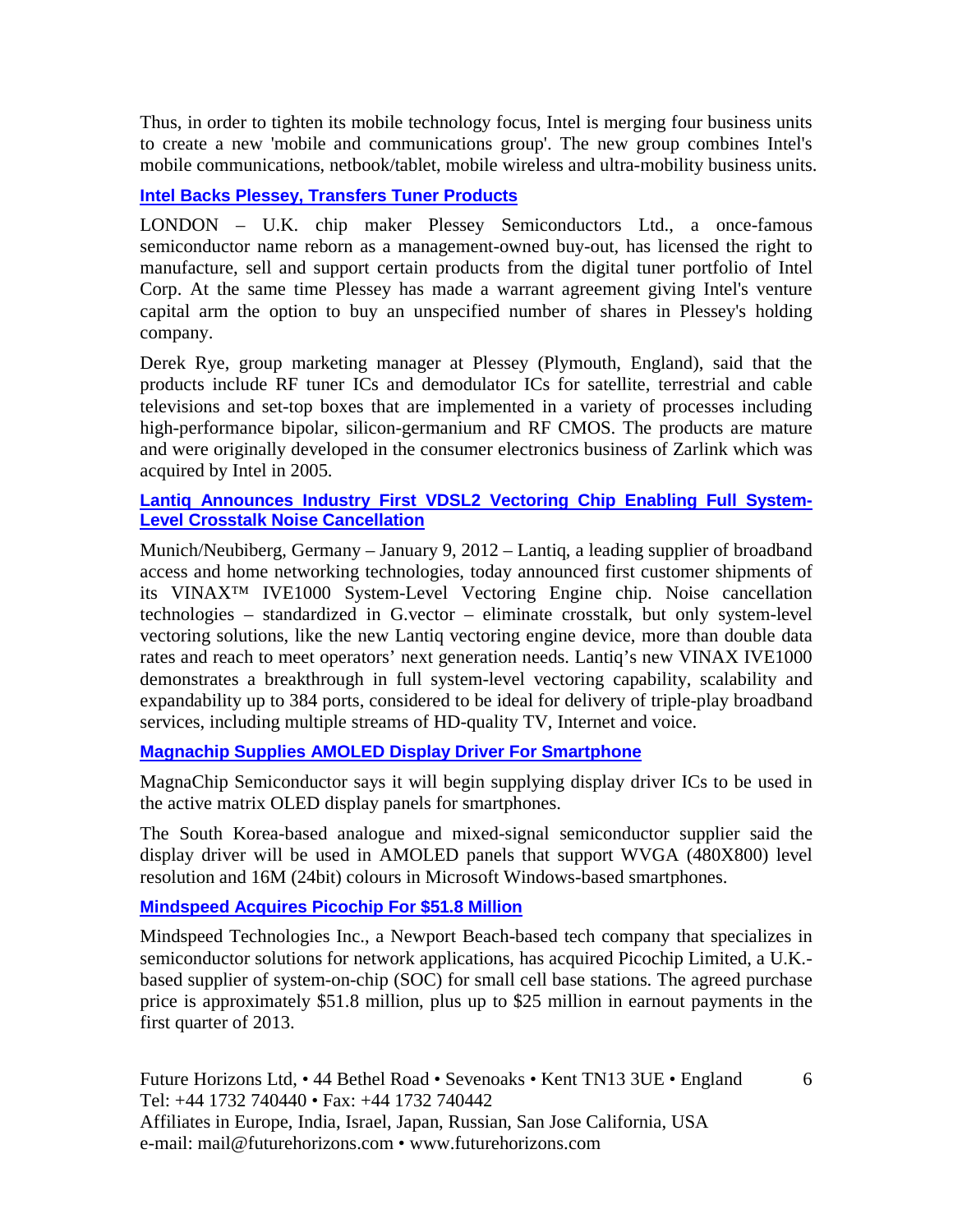"Mindspeed is the ideal acquirer for us," said Nigel Toon, CEO and president of Picochip. "Our combined resources create one of the largest SoC development groups in the wireless infrastructure sector with complementary intellectual property scale and expertise to deliver the solutions that this fast-moving market demands."

# **MonolithIC 3D Inc. Announces Ultra-Scale Integration Scheme**

MonolithIC 3D Inc., a leading 3D-IC company, announced its Ultra-Scale Integration scheme last week. The technology promises to improve the integration level of chips by more than 100x, thereby providing breakthrough performance improvements for supercomputers, servers and many other applications.

Ultra-Scale Integration has been a goal of the semiconductor industry since the 1970s. Gene Amdahl notably attempted to develop Wafer-Scale Integration (WSI) as a method of making a supercomputer, starting Trilogy Systems in 1980 and garnering investments totaling \$230 million. After burning through about 1/3 of the capital without finding a path to WSI,Amdahl eventually declared the idea would only work with a 99.99% yield, which wouldn't happen for 100 years. MonolithIC 3D Inc.'s scheme could enable Wafer Scale Integration in the near term.

# **Wi-Fi, Bluetooth, FM Combo IC Cuts Power Usage**

RDA Microelectronics debuts the RDA5990, a combination chipset that combines Wi-Fi, Bluetooth and FM functionality touted with higher integration, improved power consumption, and lower board space and cost for the global smartphone market.

The RDA5990 has a complete IEEE 802.11 b/g system with Bluetooth  $2.1 + EDR$  and FM radio receiver and transmitter. Combining several proven wireless technologies onto a single silicon die allows the components to work simultaneously and independently, while consuming less power. The design uses 55nm CMOS process in a compact 6 x 6mm 48-pin QFN package. According to the company, manufacturers can quickly integrate the RDA5990 on platforms to enable rapid time to market.

# **Setsquared Company Blu Wireless Wins Cambridge Start-Up Prize**

Blu Wireless Technology, based at SETsquared's Business Acceleration Centre in Bristol, is one of five new technology businesses to win the Cambridge Wireless Discovering Start-Ups 2011 competition. The company was recognised for its low power 60GHz semiconductor technology.

The company was selected from 20 start-ups invited to pitch their innovative wireless technologies and business plans to 25 leading venture capitalists, angels and industry investors. Senior representatives from companies including Microsoft, RIM, Nokia, Qualcomm Ventures, Innovacom, Broadcom, Orange, O2 Telefonica and ARM were there to judge the finalists and provide expert advice.

# **MEMS Module Designed For Sleek, Portable Electronics**

Future Horizons Ltd, • 44 Bethel Road • Sevenoaks • Kent TN13 3UE • England Tel: +44 1732 740440 • Fax: +44 1732 740442 7 STMicroelectronics has released a new inertial module that integrates three-axis sensing of linear and angular motion in a miniature 3x5.5x1mm package. Reducing size by almost 20 percent, the company's newest iNEMO module with six degrees of freedom

Affiliates in Europe, India, Israel, Japan, Russian, San Jose California, USA e-mail: mail@futurehorizons.com • www.futurehorizons.com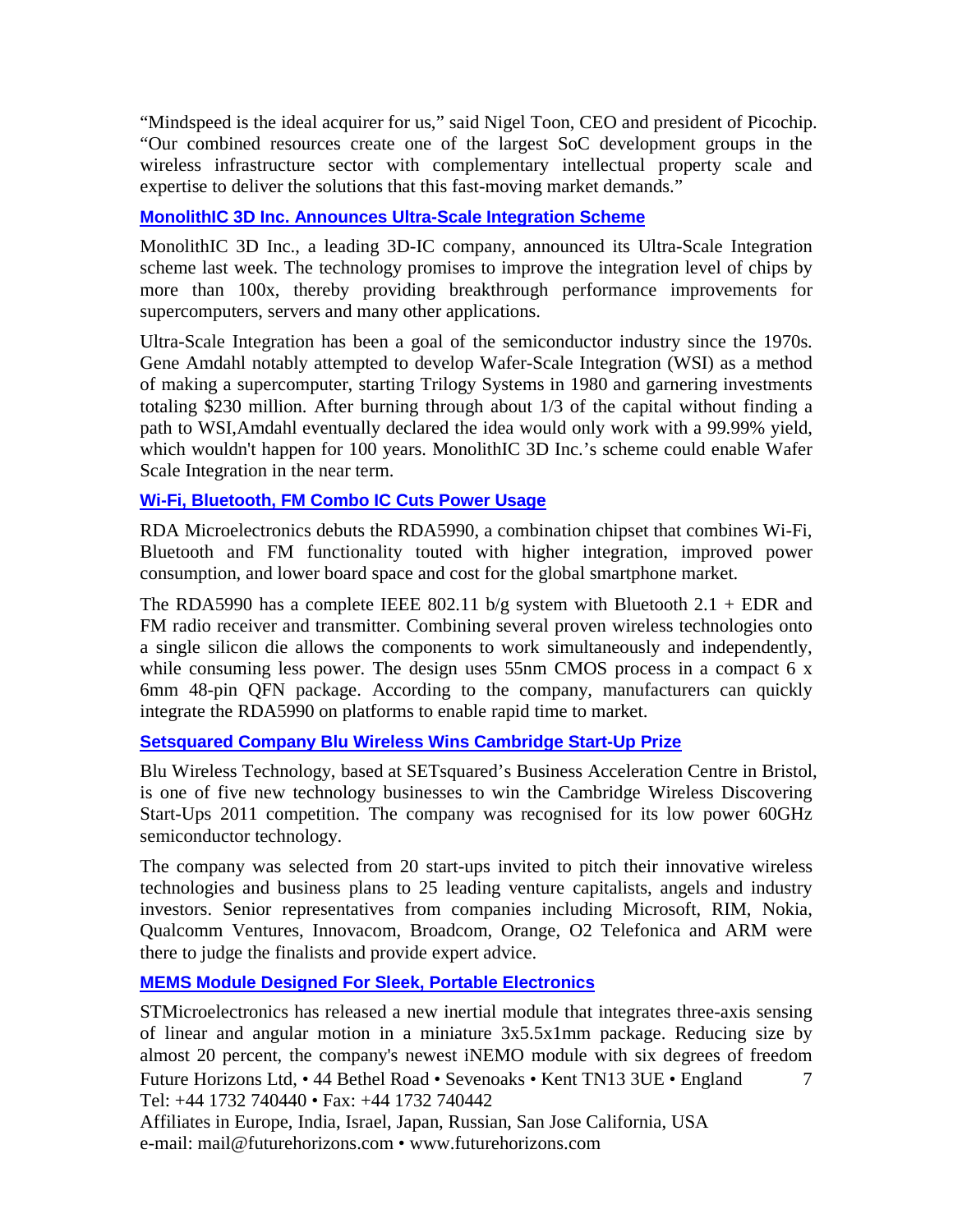(DoF) delivers advanced motion-sensing capabilities in space-constrained consumer applications such as smart phones, tablets and other portable electronic devices.

#### **Suvolta Gets \$17 Million For Powershrink Chip Platform**

SuVolta, a Silicon Valley startup whose PowerShrink platform is designed to drastically reduce the power consumption in microchips, is getting another \$17.6 million in financing in a tight investment environment for semiconductor technologies.

Company officials announced Jan. 5 that the latest round of funding is coming from current investors that include Kleiner Perkins Caufield & Byers, August Capital, New Enterprise Associates (NEA), Northgate Capital and DAG Ventures, as well as new investor Bright Capital. The added funding, at a time when investment dollars are hard to come by, is an indication that SuVolta is on the right track with its focus on reducing power consumption, according to President and CEO Bruce McWilliams.

#### **Indian CE Market: Companies Focusing On Customized Products**

In India, the consumer electronics market has been witnessing a stupendous growth for the last few years. According to new report, "Booming Consumer Electronics Market in India" by RNCOS, number of companies is offering customized or India-specific products to lure the domestic consumers. Besides, media influence, affordable pricing and shift in lifestyles have been instrumental in changing the consumer spending patterns. With these, the Indian consumer electronics industry is anticipated to grow at a CAGR of around 18% during 2011-2014.

The consumer electronics goods like refrigerators, televisions, air conditioners, and microwave ovens still have a low penetration rate in India, and thus, there exists a huge growth potential for future. According to the report, the demand for consumer electronics products like LCD TV, camera phones, and split AC will continue to increase in future. Keeping these facts in mind, some companies have set up research & development centers to study the Indian consumers' needs. Samsung, for example, has formed a fivemember product innovation team at Delhi that will work on few segments to design and develop products for the Indian market.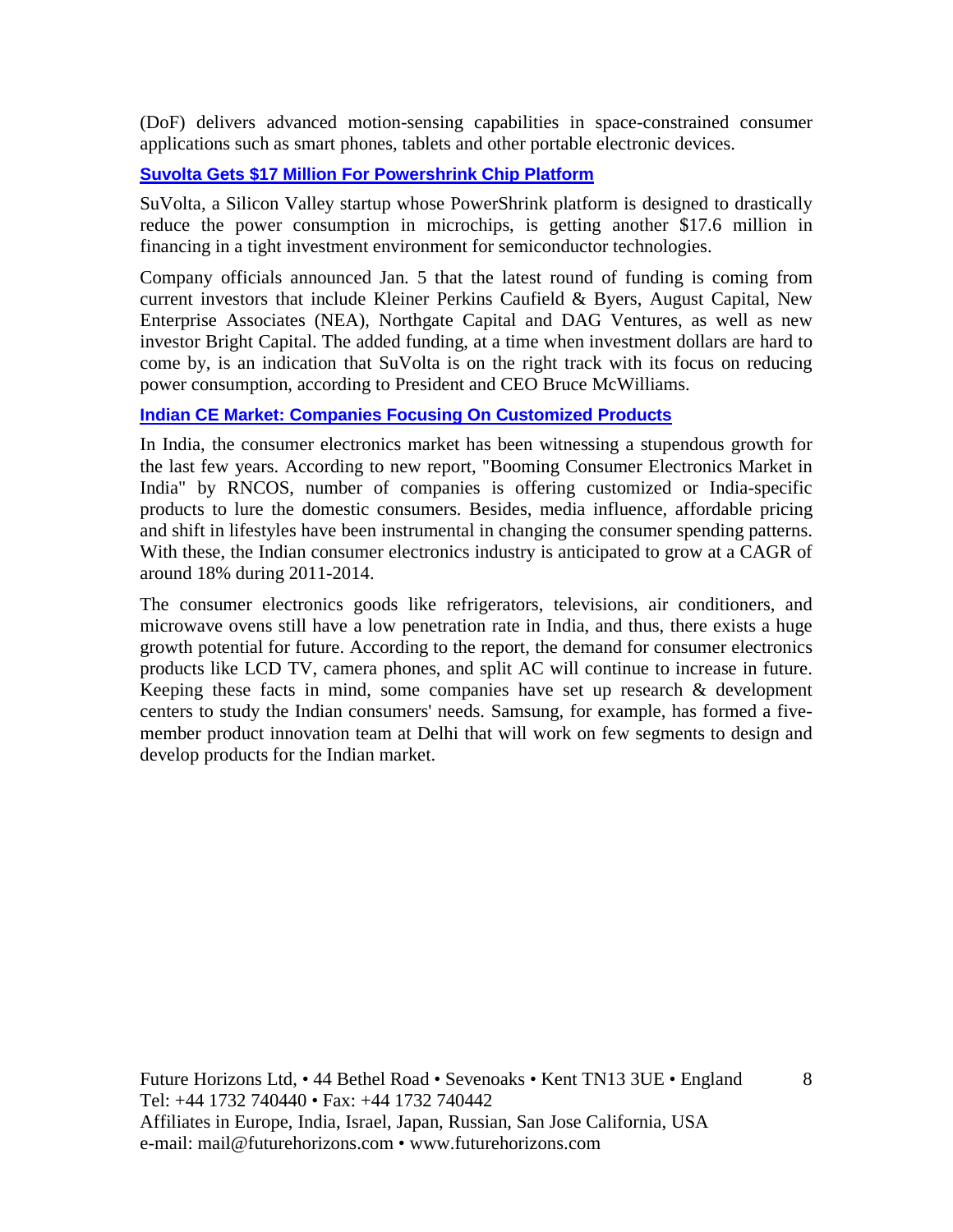Industry News & Trends

# **Kinect Concept Coming To Smartphones?**

Microsoft's Kinect has been an interesting technology to experiment with for technocrats as well as scientists ever since its introduction. The latest one comes from MIT researchers, who have modified the Kinect's concept of visual mapping and developed a 3-D camera that provides more-accurate depth information than the Kinect, has a greater range and works under all lighting conditions.

"But, it is so small, cheap and power-efficient that it could be incorporated into a cellphone at very little extra cost."

"3-D acquisition has become a really hot topic," Vivek Goyal, professor of electrical engineering, MIT said. "In consumer electronics, people are very interested in 3-D for immersive communication, but then they're also interested in 3-D for human-computer interaction."

## **Hydrogen Powered iPhone On The Way?**

iPhone maker Apple, this time, is ready to bring yet another change in its revolutionary products. According to patent applications filed by Apple and published by U.S. Patent and Trademark Office, the company is developing hydrogen fuel cell technology to power portable computing devices.

The patent application, entitled 'Fuel Cell System to Power a Portable Computing Device', says, "The disclosed embodiments relate to the design of a fuel cell system which is capable of both providing power to and receiving power from a rechargeable battery in a portable computing device. This eliminates the need for a bulky and heavy battery within the fuel cell system, which can significantly reduce the size, weight and cost of the fuel cell system."

# **Mobile, Tablets And The Cloud To Dominate CES**

3DTV and connected TVs have been all the rage the past couple of years at the International Consumer Electronics Show (CES), but so far there's been little hype surrounding those topics leading up to the latest show, held Jan. 10 to 13 in Las Vegas.

Instead, everyone seems to be talking about mobile.

"Mobile and portable connected devices are driving growth in the CE industry and will be a major focus of the 2012 CES," said Karen Chupka, SVP of events and conferences for the Consumer Electronics Association (CEA). "The 2012 CES is the best place to see all the latest tablets and smartphones that bring broadband capability to wireless devices that fit the way consumers work, live and play."

**Smart TV Makers Lose The Remote Control** 

Consumer electronics manufacturers have announced significant steps to make televisions easier to use, adding voice and motion control as TVs become more like computers.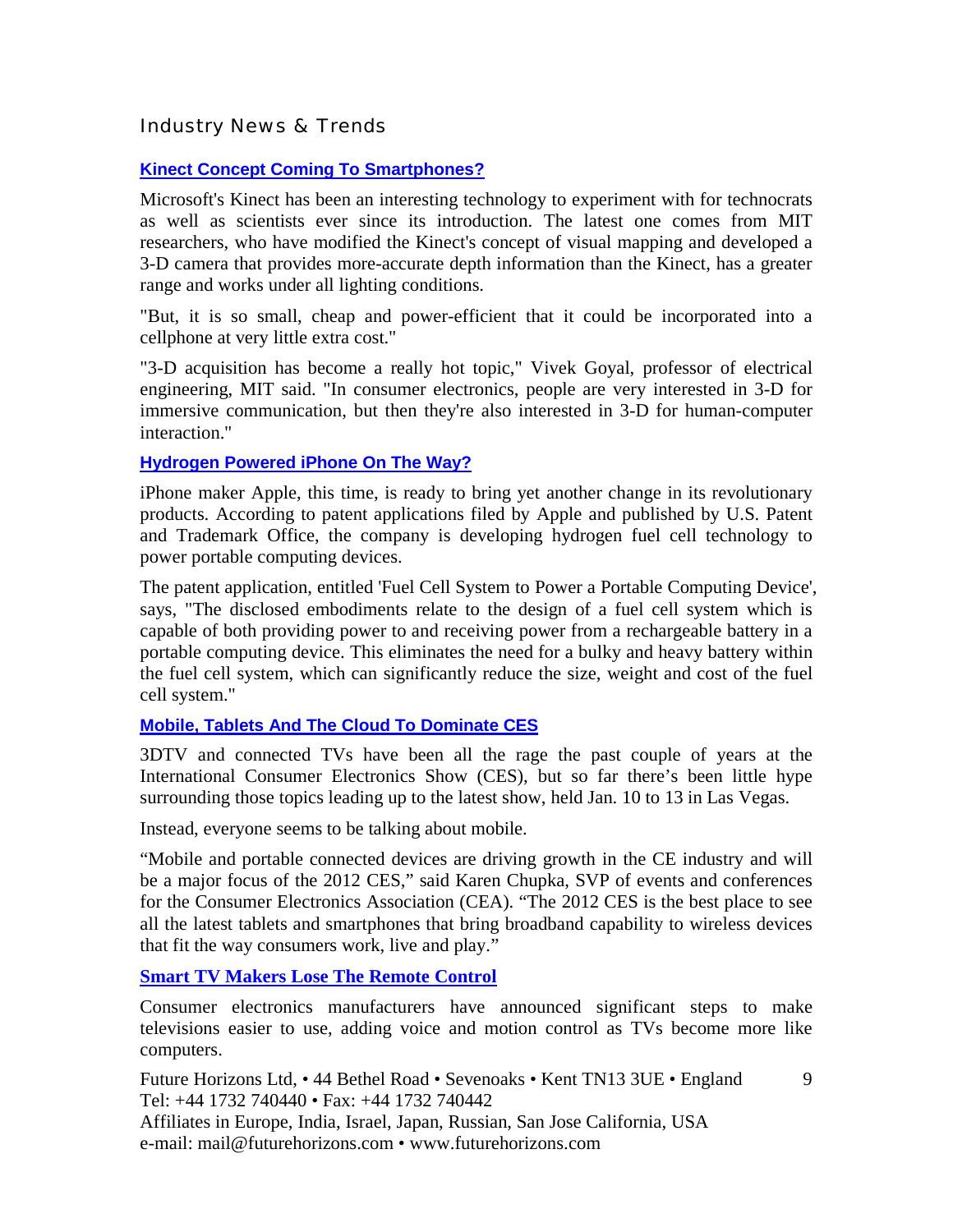Following the lead of Microsoft's Kinect motion controller on its Xbox 360 games console, leading brands such as Lenovo, LG and Samsung are launching voice, gesture and facial recognition for their internet-connected TV products at the Consumer Electronics Show in Las Vegas.

#### **Tiny Transmitter Sets Frequency Record: Revolutionary Terahertz Transmitter Developed**

ScienceDaily (Jan. 13,  $2012$ ) — A terahertz transmitter developed at the TU Darmstadt has generated the highest frequency ever attained by a microelectronic device. The innovative device is also minuscule and operates at room temperature, which could lead to it paving the way for new applications in, e.g., nondestructive testing or medical diagnostics.

Although terahertz (THz) electromagnetic radiation, which has wavelengths ranging from 0.1 mm and 1 mm, penetrates common materials, such as plastics, paper, fabrics, or ceramics, allows, e.g., nondestructively testing workpieces, analyzing processes occurring in engine combustion chambers while engines are running, inspecting packages and letters for hazardous biological substances without need for opening them, it has yet to establish a reputation for itself in scientific and engineering fields. One of the hindrances involved was that, until now, transmitters and receivers operating at THz frequencies were bulky and very expensive.

## **Motorola To Introduce Smartphones Using Intel Atom Processors, Android Platform**

Semiconductor chip maker Intel and Motorola Mobility are entering into a multi-year, multi-device strategic relationship that includes smartphones which Motorola will begin shipping later this year using Intel Atom processors and the Android platform.

The collaboration also covers tablets and will combine Intel's leadership in silicon processor technology and computing innovation with Motorola's mobile device design expertise to deliver products that have high performance, long battery life and convenience necessary for increasingly mobile lifestyles.

#### **New Generation Mobile Phones Taking Off**

Convention has it that when a new mobile phone technology enters the market, it takes five or more years before it becomes mainstream. But in the case of the fourth generation technology called LTE (Long Term Evolution), it looks like that convention will be broken – at least in the US.

The Consumer Electronics Show in Las Vegas last week was awash with new smartphones from Samsung, LG, Motorola, Sony and Nokia designed to run on the new 4G mobile networks that the largest US mobile network operators including Verizon Wireless, AT&T Mobility and Sprint Nextel are in the process of rolling out.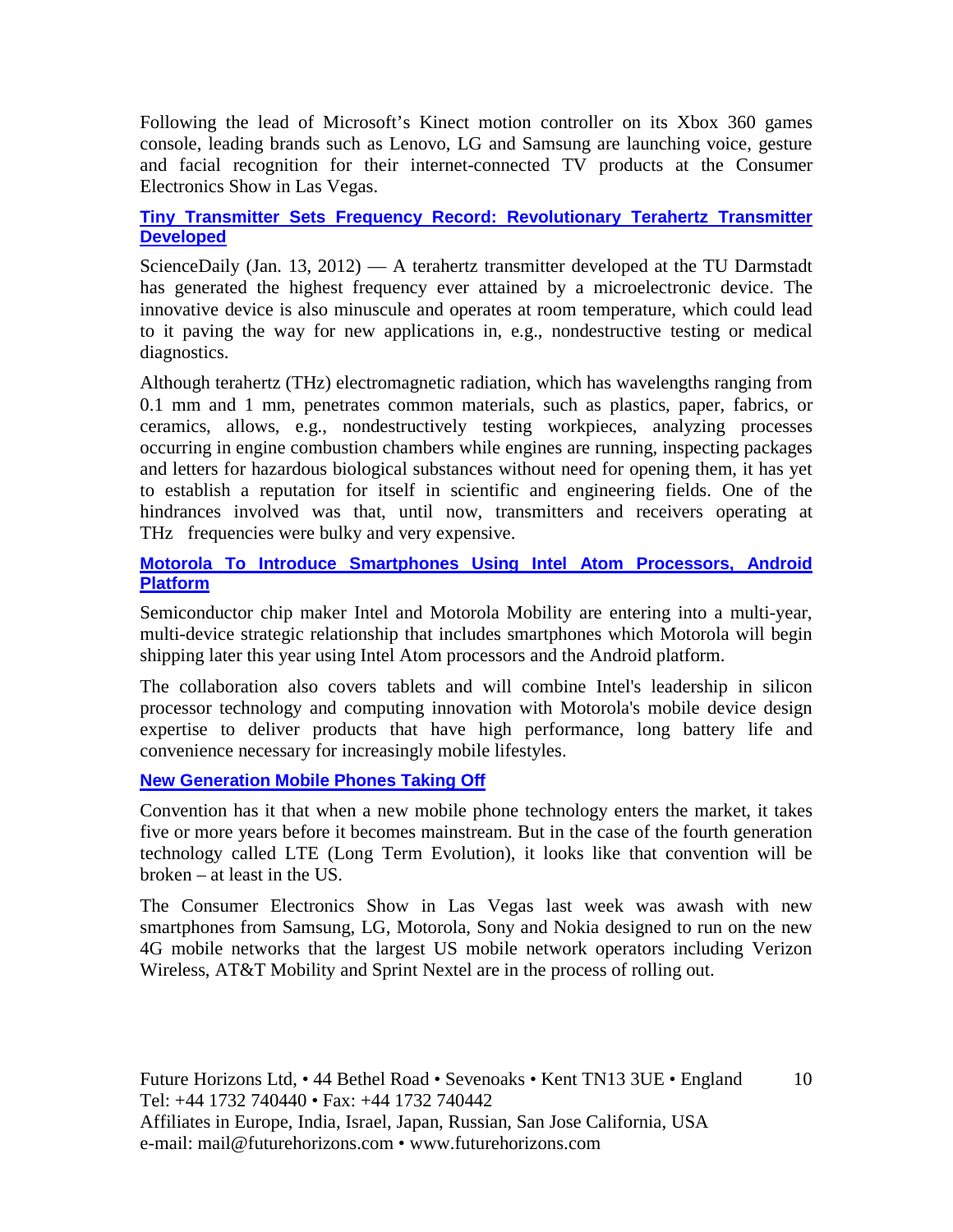#### East European News & Trends

**Filming Excited State Structural Dynamics In Photosynthesis And Organic Semiconductors**

Wish to record atomic movies of the structural quantum response in photoexcited chromophores.

The structure of molecules relaxes as a response to photoexcitation. Coherent atomic relocations are thought to be important in photosynthesis and they wire together distant electronic systems on conjugated polymer chains. The structural details of such atomic motions remain today elusive, because experimental techniques to visualize them are simply not available.

Pioneer femtosecond time-resolved X-ray scattering at state-of-the-art European synchrotrons and free electron lasers to directly visualize the atomic details of such motions.

#### **Russia To Participate In European Program "Eureka"**

The Skolkovo Fund and the Ministry of Industry and Trade of Russia have signed an agreement on cooperation on issues of Russia's participation in the European science and technological program "Eureka", innovation and venture news source UNOVA reports citing the Skolkovo Fund.

The program reportedly opens access to the largest European expert database and provides comprehensive support to projects in the sector of creation of innovation products, technologies and services.

Partnership between Skolkovo and the Ministry of Industry and Trade of the RF implies promotion of Russian organizations in the "Eureka" projects; organization of joint science and information events, such as meetings, conferences, seminars, exhibitions; experience and information exchange for simplified interaction with the program.

#### **Optogan Will Develop Organic Light Emitting Diodes**

The company Optogan has announced plans to set up the subsidiary "Optogan. Organic Light Solutions" – the first Russian company for development of solid state lighting based on organic light emitting diodes (OLED) and development of smart OLED lights management systems.

The new firm will at initial stage specialize in improvement of technological parameters of production of OLED in order to decrease their production costs.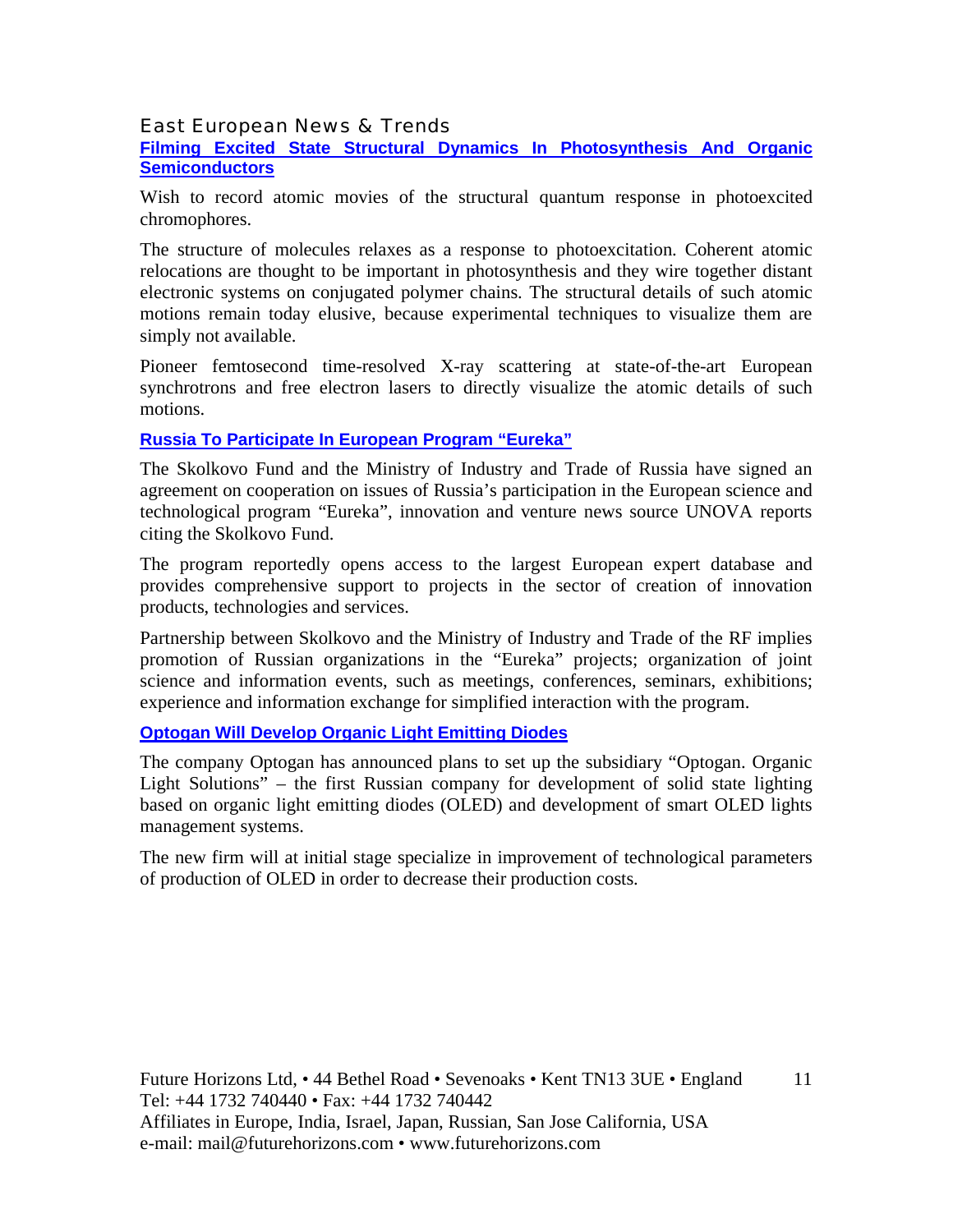# World Economic Round Up

According to the Organisation for Economic Co-operation and Development (OECD**)** the world's largest economies will continue to slow, but at different rates. There are signs that some economies will perform better than others. Activity in Brazil, France, Germany, India, Italy, the UK, and the eurozone as a whole is set to be weaker than the long-term trend, while activity in Japan and Russia is likely to remain above their long term trends. Canada, China and the United states continue pointing to slowdowns in economic activity around long term trends but with only marginal declines compared to last month. Brazil's economy stalled in the third quarter of this year, which demonstrated the vulnerability of the worlds emerging market growth engines to the eurozone crisis and the slowdown in the developed world.

#### *The latest economic news by country to include USA, Europe, UK, Japan, China, Asia Pacific and India can be found each month in our Semiconductor Monthly Report.*